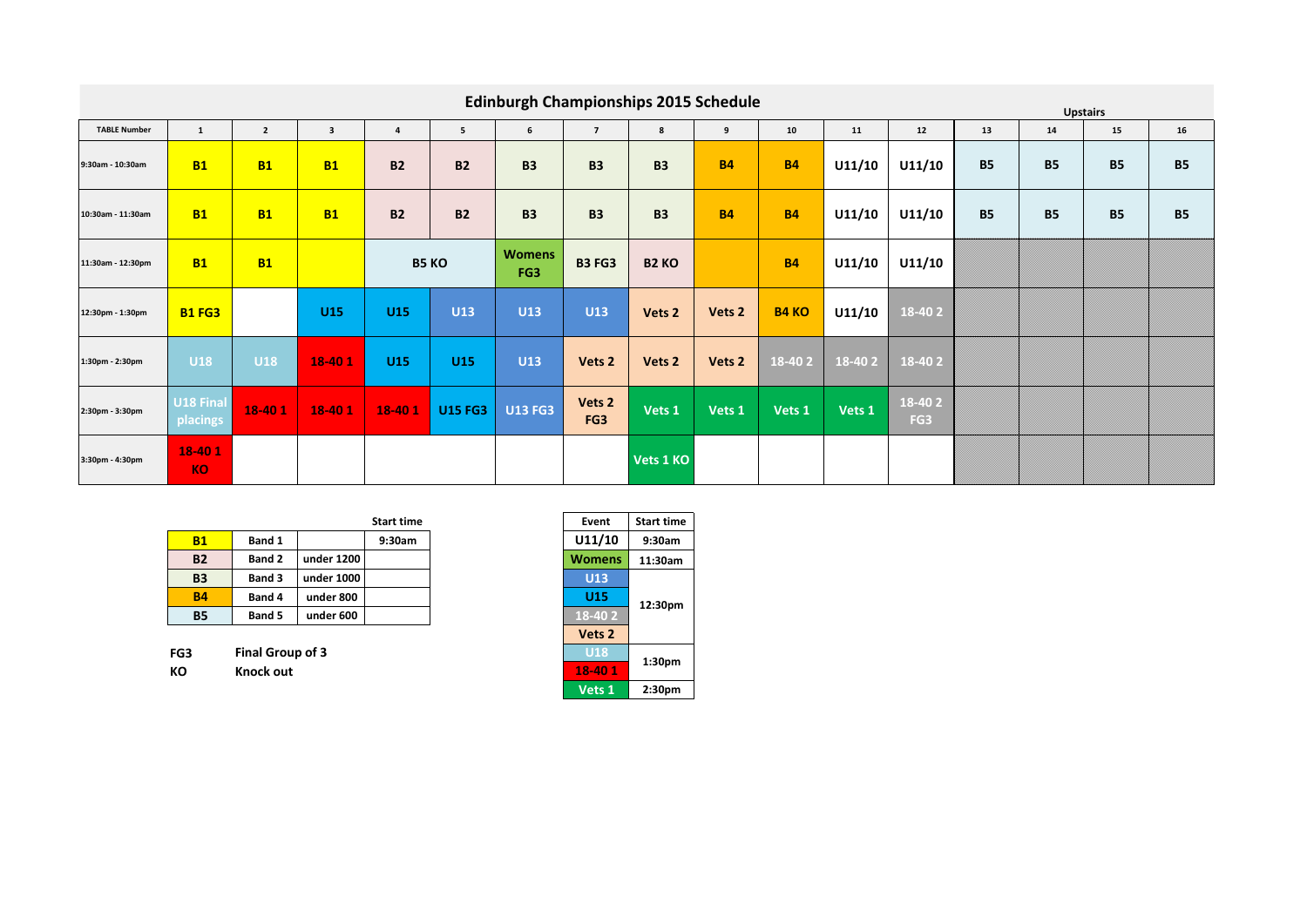| Group 1                 |                                                                                   | $\mathbf{1}$   | 2            | 3              | 4      | 5         | W-L Place |  |
|-------------------------|-----------------------------------------------------------------------------------|----------------|--------------|----------------|--------|-----------|-----------|--|
| $\mathbf{1}$            | Morrison, Calum (Murrayfield Memorial Club)<br>#1 1596±39<br>(41)                 |                |              |                |        |           |           |  |
| 2                       | Johnston, Ian (Edinburgh University Table Tennis Club)<br>$1376 \pm 36$<br>(28)   |                |              |                |        |           |           |  |
| 3                       | Stoodley, Stan (West Lothian Table Tennis Club)<br>$1296 \pm 38$ (58)             |                |              |                |        |           |           |  |
| 4                       | Tran, Bach (Edinburgh University Table Tennis Club)<br>$1154 \pm 53$<br>(63)      |                |              |                |        |           |           |  |
| 5                       | Campbell, Rowan (Murrayfield Memorial Club)<br>$1045 \pm 41$<br>(7)               |                |              |                |        |           |           |  |
| Group 2<br>1            | Hannah, John (Murrayfield Memorial Club)<br>#2 1499±42 (19)                       | 1              | 2            | 3              | 4      | W-L Place |           |  |
| 2                       | Kaska, Lukasz (West Lothian Table Tennis Club)<br>1346±45<br>(29)                 |                |              |                |        |           |           |  |
| 3                       | Williams, Grant (Murrayfield Memorial Club)<br>$1283 \pm 38$<br>(68)              |                |              |                |        |           |           |  |
| 4                       | Swan, Russell (West Lothian Table Tennis Club)<br>$1118±54$ (59)                  |                |              |                |        |           |           |  |
| Group 3                 |                                                                                   |                | $\mathbf{1}$ | $\overline{c}$ | 3<br>4 | 5         | W-L Place |  |
| 1                       | Szymczak, Dariusz (West Lothian Table Tennis Club)<br>#3 1425±44<br>(60)          |                |              |                |        |           |           |  |
| 2                       | Ellis, Charlie (Murrayfield Memorial Club)<br>$1423 \pm 35$<br>(14)               |                |              |                |        |           |           |  |
| 3                       | Robertson, Matthew (Edinburgh International Table Tennis Club)<br>1328±41<br>(51) |                |              |                |        |           |           |  |
| $\overline{\mathbf{4}}$ | Forrest, James (Murrayfield Memorial Club)<br>$1226 \pm 36$<br>(16)               |                |              |                |        |           |           |  |
| 5                       | Mohammed, Amjad (West Lothian Table Tennis Club)<br>$1082\pm38$ (40)              |                |              |                |        |           |           |  |
|                         | Final Group (G0)<br>$\overline{c}$<br>$\mathbf{1}$                                | $\mathfrak{Z}$ | W-L Place    |                |        |           |           |  |
| $\mathbf{1}$            | group 1 winner                                                                    |                |              |                |        |           |           |  |
| 2                       | group 2 winner                                                                    |                |              |                |        |           |           |  |
| 3                       | group 3 winner                                                                    |                |              |                |        |           |           |  |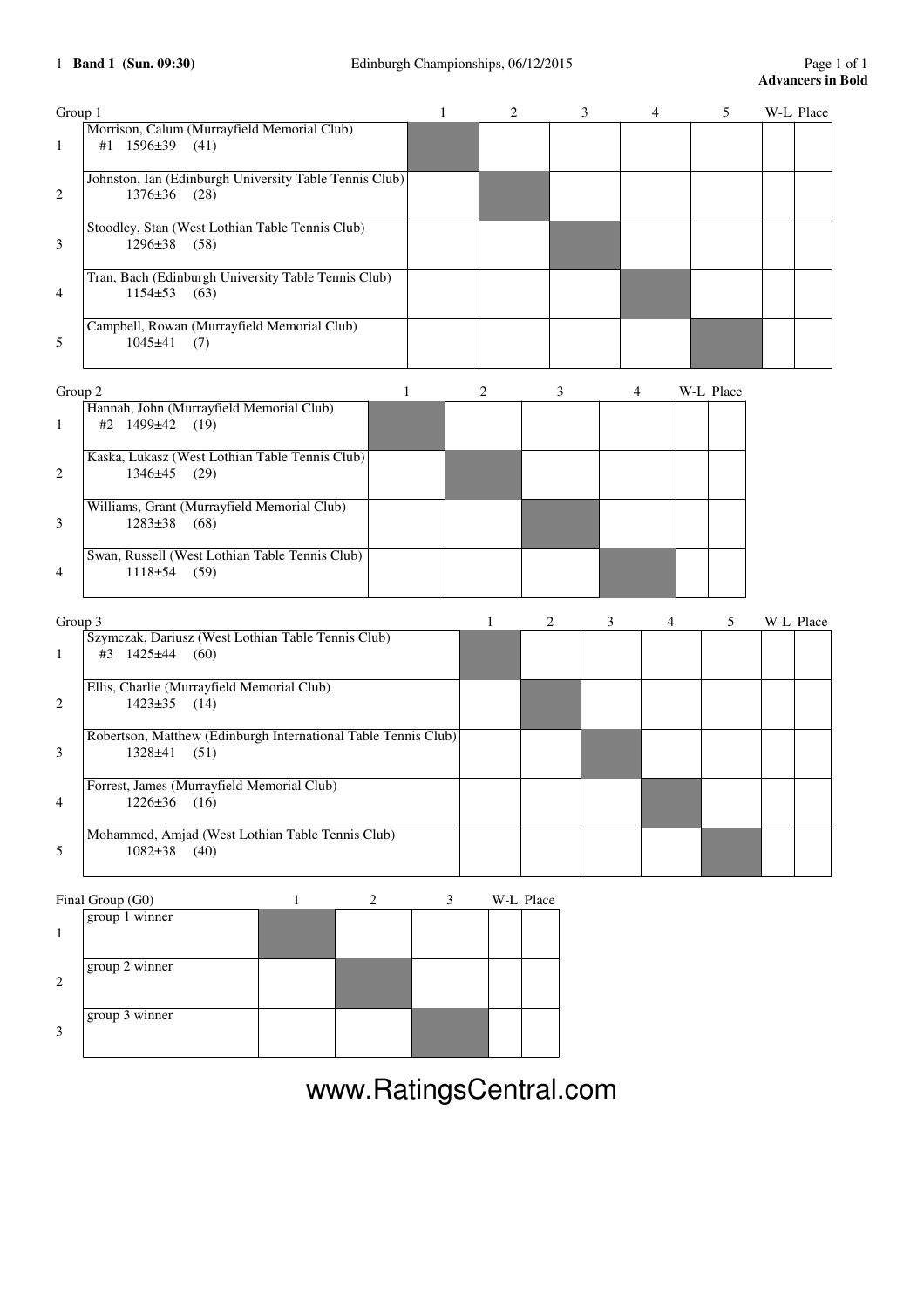| Group 1        |                                                                                      |   | $\overline{c}$ | 3 | $\overline{4}$ | W-L Place |           |
|----------------|--------------------------------------------------------------------------------------|---|----------------|---|----------------|-----------|-----------|
| 1              | Tallaron, Richard (Murrayfield Memorial Club)<br>#1 $1175\pm48$ (62)                 |   |                |   |                |           |           |
| 2              | Clark, Colin (Murrayfield Memorial Club)<br>#4 $1075\pm54$ (10)                      |   |                |   |                |           |           |
| 3              | Henderson, Struan (Edinburgh International Table Tennis Club)<br>$1074 + 44$<br>(26) |   |                |   |                |           |           |
| $\overline{4}$ | Stephen, Calum (West Lothian Table Tennis Club)<br>$1010\pm37$<br>(56)               |   |                |   |                |           |           |
| Group 2        |                                                                                      | 1 | 2              | 3 | 4              |           | W-L Place |
| 1              | Valaguruvan, Babu (Edinburgh International Table Tennis Club)<br>#2 $1150\pm48$ (64) |   |                |   |                |           |           |
| 2              | Wilson, Stuart (Murrayfield Memorial Club)<br>$1140\pm 46$<br>(70)<br>#3             |   |                |   |                |           |           |
| 3              | Clark, Jeff (Corstorphine TTC)<br>$1029 \pm 36$<br>(11)                              |   |                |   |                |           |           |
| 4              | McIntyre, Gary (Murrayfield Memorial Club)<br>$962 \pm 50$<br>(38)                   |   |                |   |                |           |           |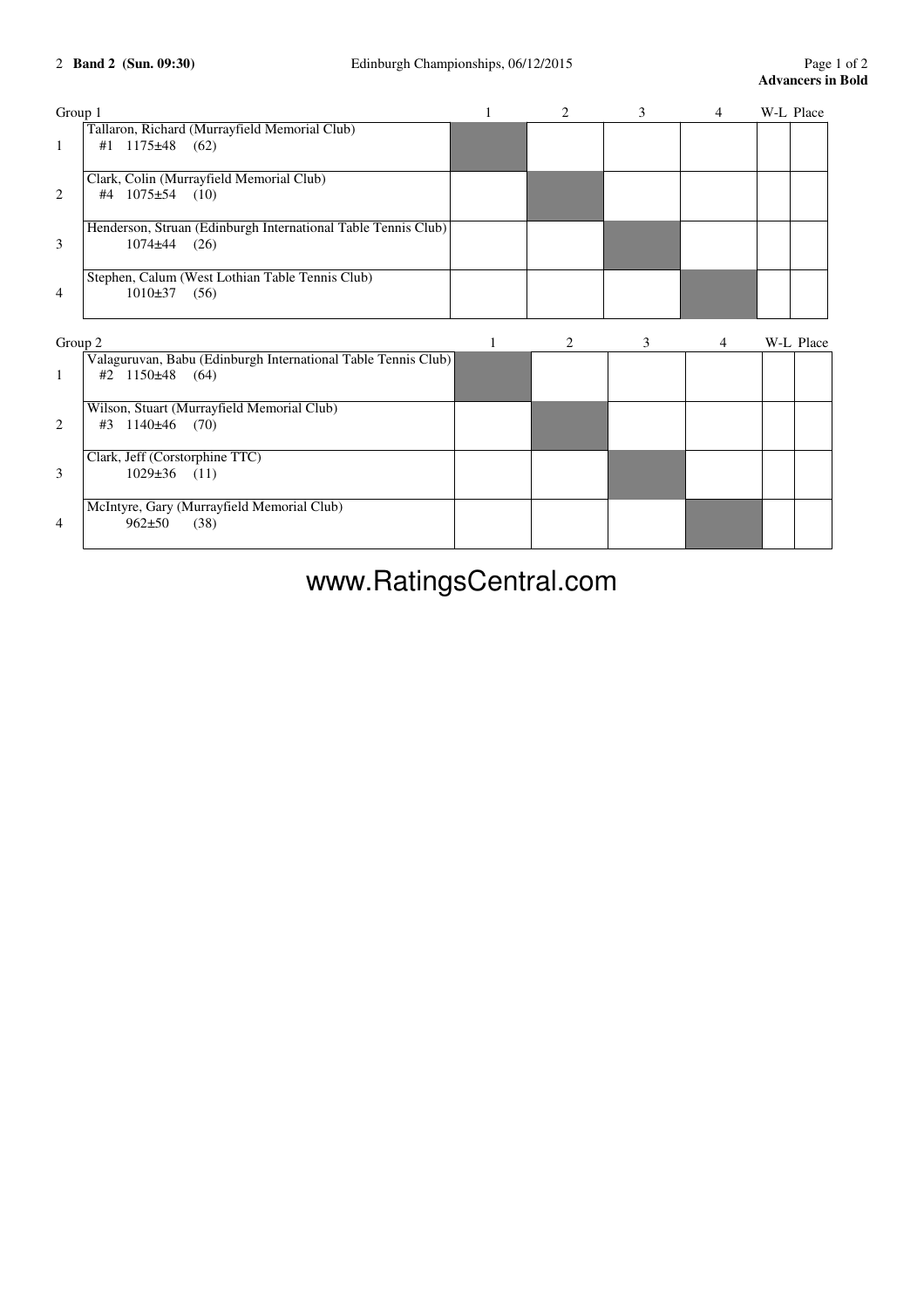## 2 **Band 2 (Sun. 09:30)** Edinburgh Championships, 06/12/2015 Page 2 of 2



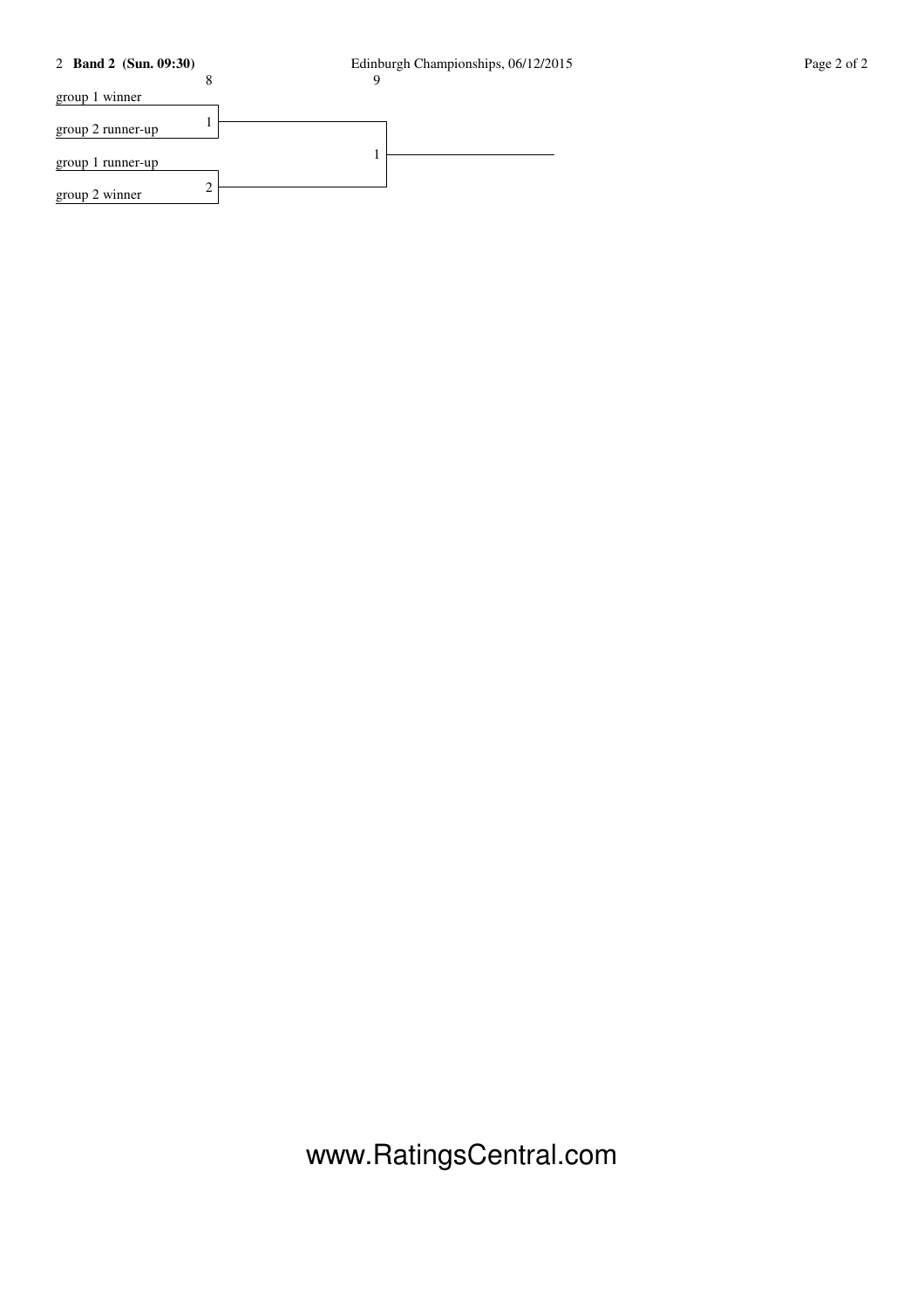| Group 1 |              |                                                                      | 1            | $\mathbf{2}$ | 3 | 4 | W-L Place |           |
|---------|--------------|----------------------------------------------------------------------|--------------|--------------|---|---|-----------|-----------|
| 1       | #1 993±40    | Markey, Chris (Penicuik Table Tennis Club)<br>(35)                   |              |              |   |   |           |           |
| 2       | $911\pm39$   | Somerville, Jake (Murrayfield Memorial Club)<br>(54)                 |              |              |   |   |           |           |
| 3       | 811±43       | Ahmed, Mohammad (Edinburgh University Table Tennis Club)<br>(1)      |              |              |   |   |           |           |
| 4       | $809 \pm 37$ | Sterling, Bob (Murrayfield Memorial Club)<br>(57)                    |              |              |   |   |           |           |
| Group 2 |              |                                                                      | $\mathbf{1}$ | 2            | 3 | 4 |           | W-L Place |
| 1       | #2 941±46    | Somerville, Lynn (Murrayfield Memorial Club)<br>(55)                 |              |              |   |   |           |           |
| 2       | 893±33       | Benjamin, Kenneth (Edinburgh International Table Tennis Club)<br>(5) |              |              |   |   |           |           |
| 3       | $871 \pm 39$ | Wighton, Abby (Penicuik Table Tennis Club)<br>(66)                   |              |              |   |   |           |           |
| 4       | $803 + 70$   | Au, Chun Hei (Edinburgh University Table Tennis Club)<br>(25)        |              |              |   |   |           |           |
| Group 3 |              |                                                                      | $\mathbf{1}$ | 2            | 3 | 4 | W-L Place |           |
| 1       | #3 920±38    | Wighton, James (Penicuik Table Tennis Club)<br>(67)                  |              |              |   |   |           |           |
| 2       | $917 + 77$   | Sathasivam, Arunn (Edinburgh University Table Tennis Club)<br>(52)   |              |              |   |   |           |           |
| 3       | $812+39$     | Pawlik, Szymon (West Lothian Table Tennis Club)<br>(47)              |              |              |   |   |           |           |
| 4       | $805 \pm 39$ | Laszkiewicz, Krzysztof (Penicuik Table Tennis Club)<br>(31)          |              |              |   |   |           |           |

|              | Final Group (G0) |  |  | W-L Place |
|--------------|------------------|--|--|-----------|
| $\mathbf{1}$ | $group 1$ winner |  |  |           |
| 2            | group 2 winner   |  |  |           |
| 3            | group 3 winner   |  |  |           |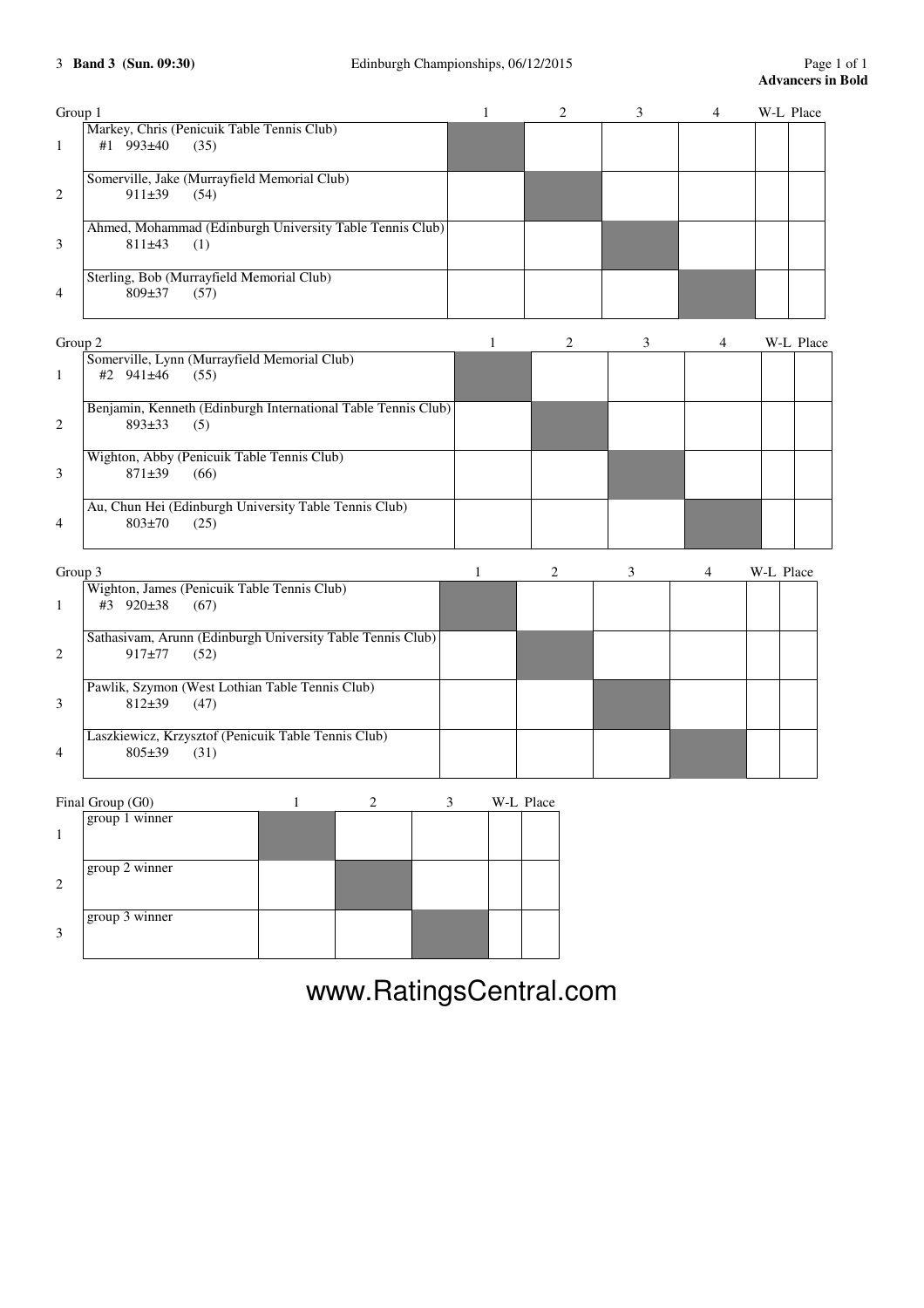| Group 1        |                                                               | 1 | 2 | 3 |                | 4 | W-L Place |  |
|----------------|---------------------------------------------------------------|---|---|---|----------------|---|-----------|--|
|                | Wilson, Murray (Edinburgh International Table Tennis Club)    |   |   |   |                |   |           |  |
| 1              | 794±39<br>(69)<br>#1                                          |   |   |   |                |   |           |  |
|                | Lo, Richard (Murrayfield Memorial Club)                       |   |   |   |                |   |           |  |
| 2              | #4 756±43<br>(32)                                             |   |   |   |                |   |           |  |
|                | Wang, Hong Shan (Murrayfield Memorial Club)                   |   |   |   |                |   |           |  |
| 3              | 703±45<br>(65)                                                |   |   |   |                |   |           |  |
|                | Easton, Alan (Corstorphine TTC)                               |   |   |   |                |   |           |  |
| 4              | 688±37<br>(13)                                                |   |   |   |                |   |           |  |
| Group 2        |                                                               | 1 | 2 | 3 | $\overline{4}$ | 5 | W-L Place |  |
|                | Gaspar, Samuel (Murrayfield Memorial Club)                    |   |   |   |                |   |           |  |
| 1              | #2 783±41<br>(17)                                             |   |   |   |                |   |           |  |
|                | Muir, Graham (Murrayfield Memorial Club)                      |   |   |   |                |   |           |  |
| $\overline{c}$ | 766±36<br>#3<br>(42)                                          |   |   |   |                |   |           |  |
|                | Avouris, Evripidis (Edinburgh University Table Tennis Club)   |   |   |   |                |   |           |  |
| 3              | 754±66<br>(3)                                                 |   |   |   |                |   |           |  |
|                | Macdonald, Stuart (Edinburgh International Table Tennis Club) |   |   |   |                |   |           |  |
| 4              | 650±43<br>(34)                                                |   |   |   |                |   |           |  |
|                | Aromolaran, Fela (Murrayfield Memorial Club)                  |   |   |   |                |   |           |  |
| 5              | $\overline{0}$<br>(2)                                         |   |   |   |                |   |           |  |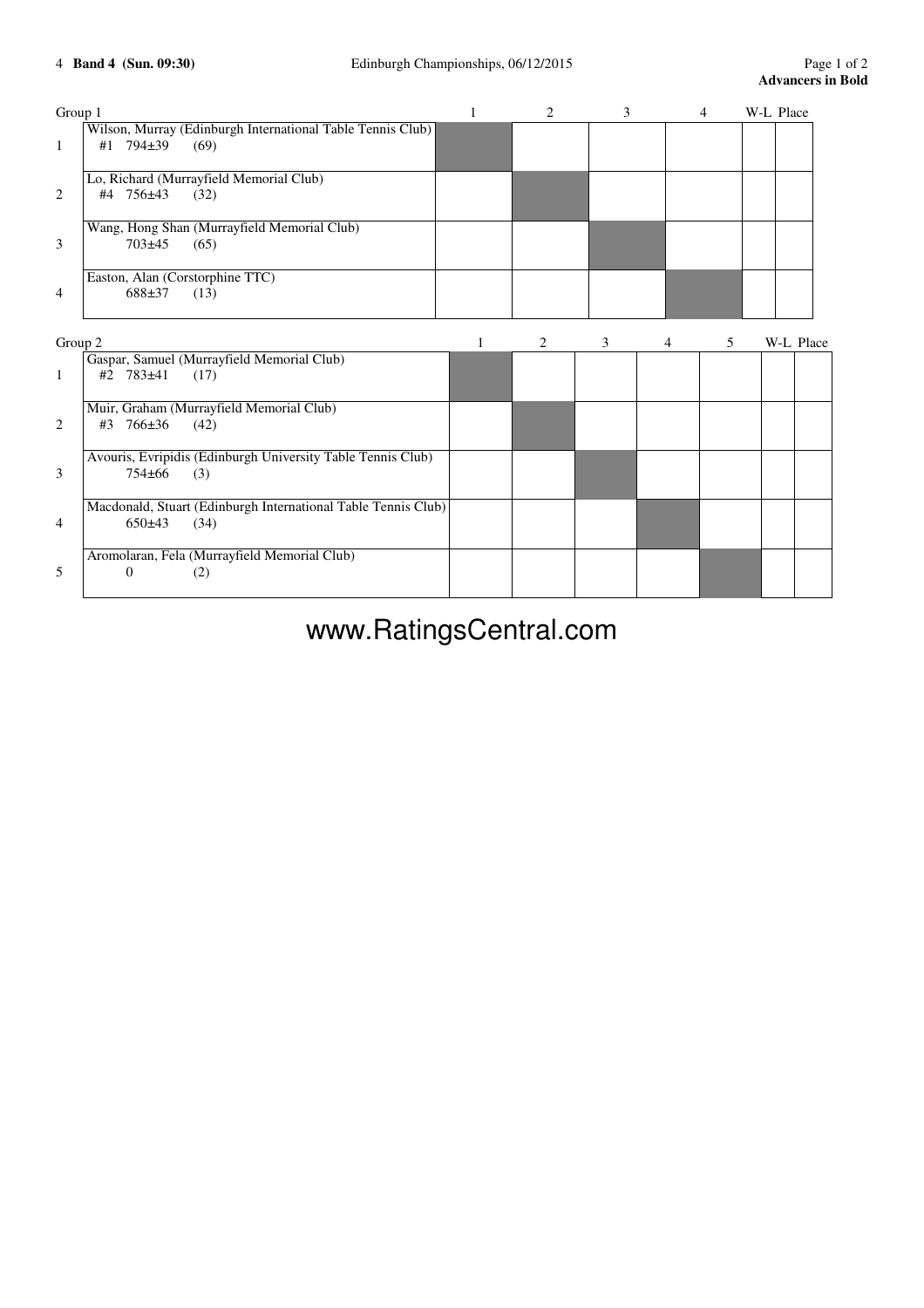## 4 **Band 4 (Sun. 09:30)** Edinburgh Championships, 06/12/2015 Page 2 of 2



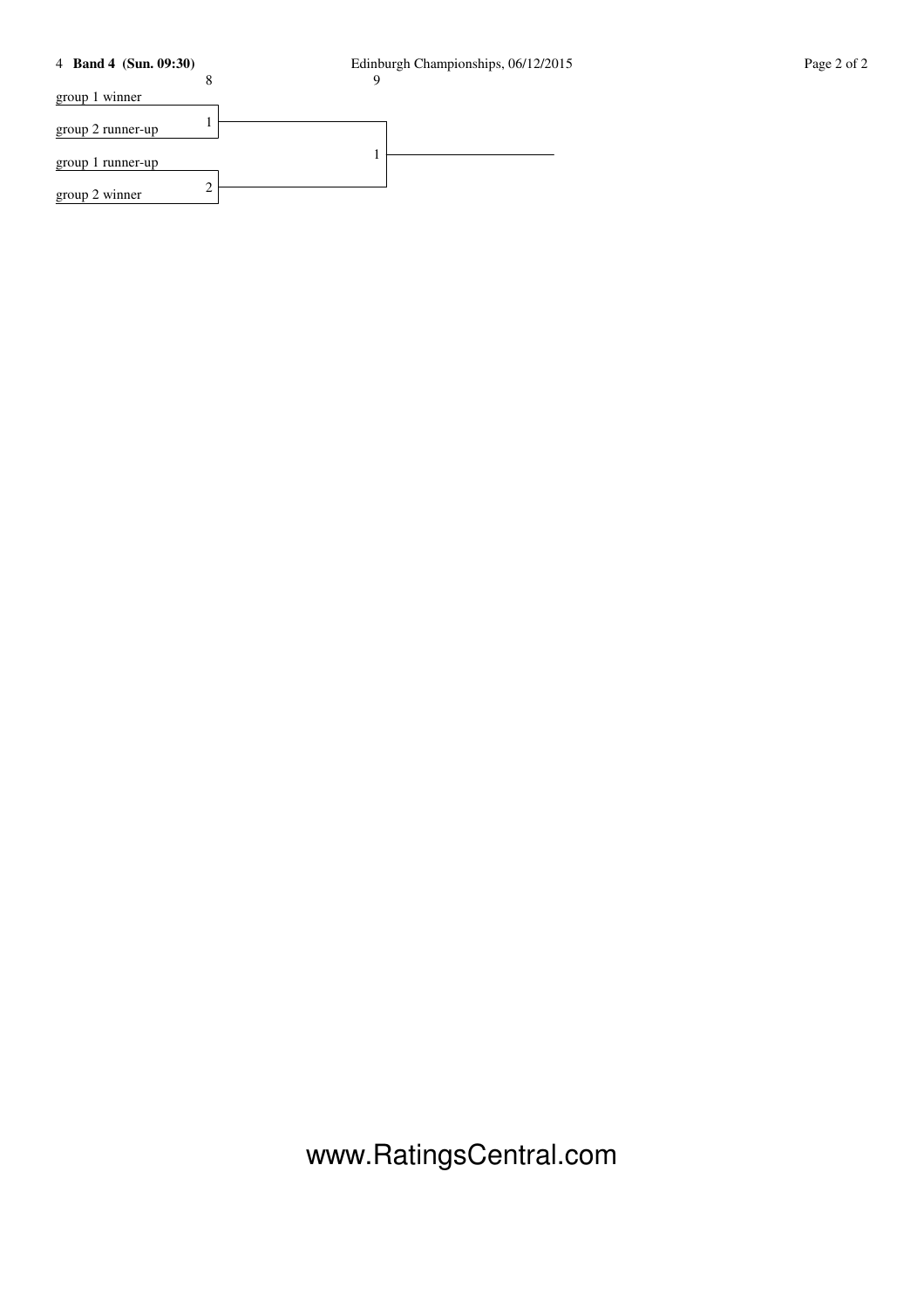| Group 1        |                                                                               | $\mathbf{1}$ | $\overline{c}$ | 3 | 4         | W-L Place |           |
|----------------|-------------------------------------------------------------------------------|--------------|----------------|---|-----------|-----------|-----------|
| $\mathbf{1}$   | Hayman, Martin (Haddington Table Tennis Club)<br>#1 597±51<br>(23)            |              |                |   |           |           |           |
| 2              | Myatt, Louis (Penicuik Table Tennis Club)<br>#8 425±38<br>(44)                |              |                |   |           |           |           |
| 3              | Burkhard, Jonas (Edinburgh University Table Tennis Club)<br>424±46<br>(6)     |              |                |   |           |           |           |
| 4              | Wilson, Tom (Haddington Table Tennis Club)<br>$122 + 75$<br>(71)              |              |                |   |           |           |           |
| Group 2        | 1                                                                             | 2            | 3              | 4 | W-L Place |           |           |
| 1              | Robertson, Ian (Murrayfield Memorial Club)<br>#2 594±41<br>(50)               |              |                |   |           |           |           |
| 2              | Murie, Bruce (Haddington Table Tennis Club)<br>#7 490±39<br>(43)              |              |                |   |           |           |           |
| 3              | Petrie, Rachel (Penicuik Table Tennis Club)<br>338±68<br>(48)                 |              |                |   |           |           |           |
| 4              | Clark, Liam (Murrayfield Memorial Club)<br>$\theta$<br>(12)                   |              |                |   |           |           |           |
| Group 3        |                                                                               | $\mathbf{1}$ | 2              | 3 | 4         |           | W-L Place |
| 1              | Campos Folgado, Raul (North Merchiston Table Tennis Club)<br>#3 585±70<br>(8) |              |                |   |           |           |           |
| $\overline{c}$ | Hawthorn, Adam (Murrayfield Memorial Club)<br>#6 516±80<br>(20)               |              |                |   |           |           |           |
| 3              | McLeod, Louis (Penicuik Table Tennis Club)<br>$324 \pm 42$<br>(39)            |              |                |   |           |           |           |
| 4              | Hayman, Elise (Haddington Table Tennis Club)<br>$244 + 78$<br>(22)            |              |                |   |           |           |           |
| Group 4        |                                                                               | 1            | 2              | 3 | 4         | W-L Place |           |
| 1              | Hennessey, Luke (Penicuik Table Tennis Club)<br>#4 560±38<br>(27)             |              |                |   |           |           |           |
| 2              | Kwok, John (Edinburgh University Table Tennis Club)<br>#5 522±40<br>(30)      |              |                |   |           |           |           |
| 3              | Sloan, Jamie (Murrayfield Memorial Club)<br>380±100<br>(53)                   |              |                |   |           |           |           |
| 4              | Baldock, Lewis (Penicuik Table Tennis Club)<br>$270+59$<br>(4)                |              |                |   |           |           |           |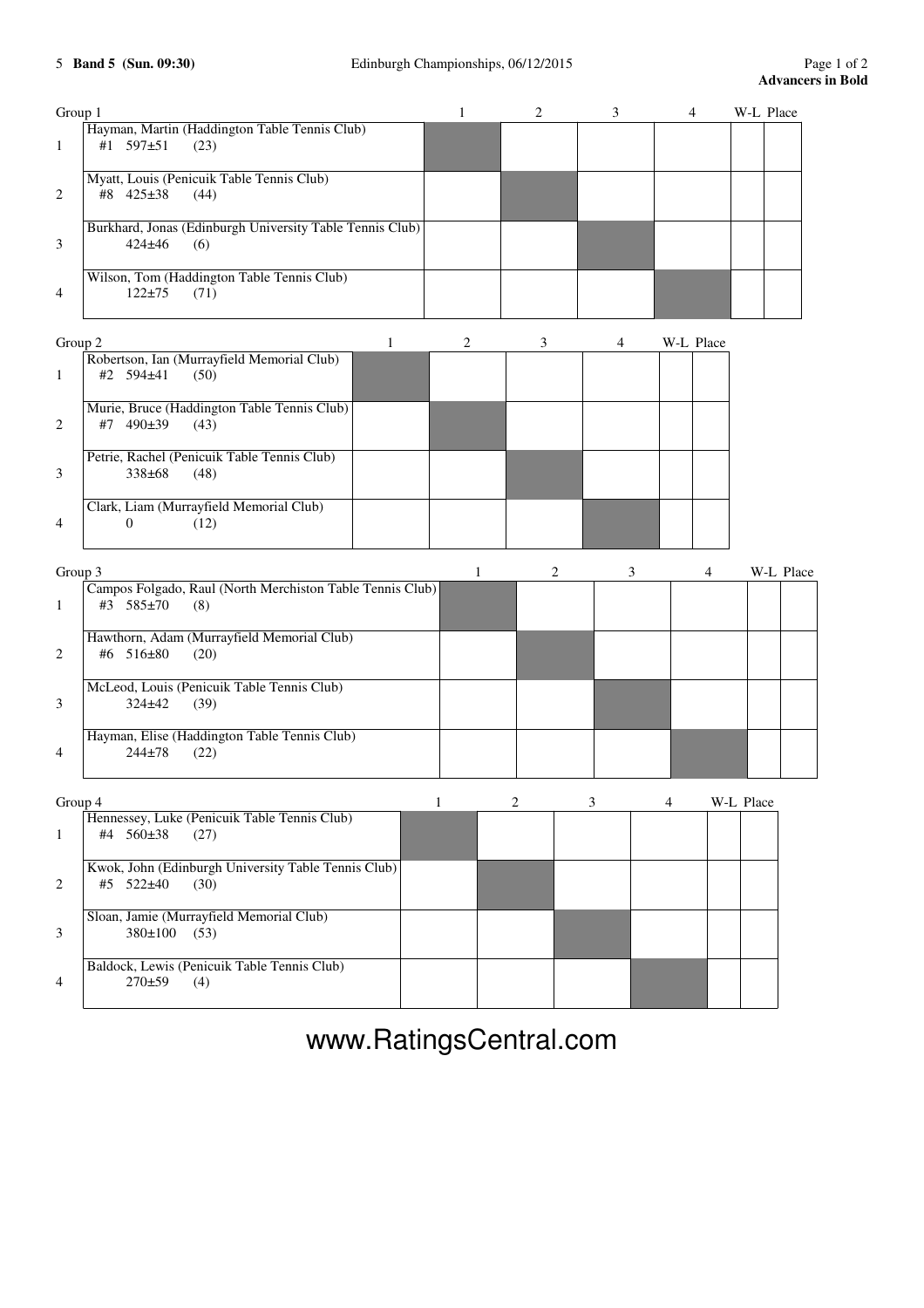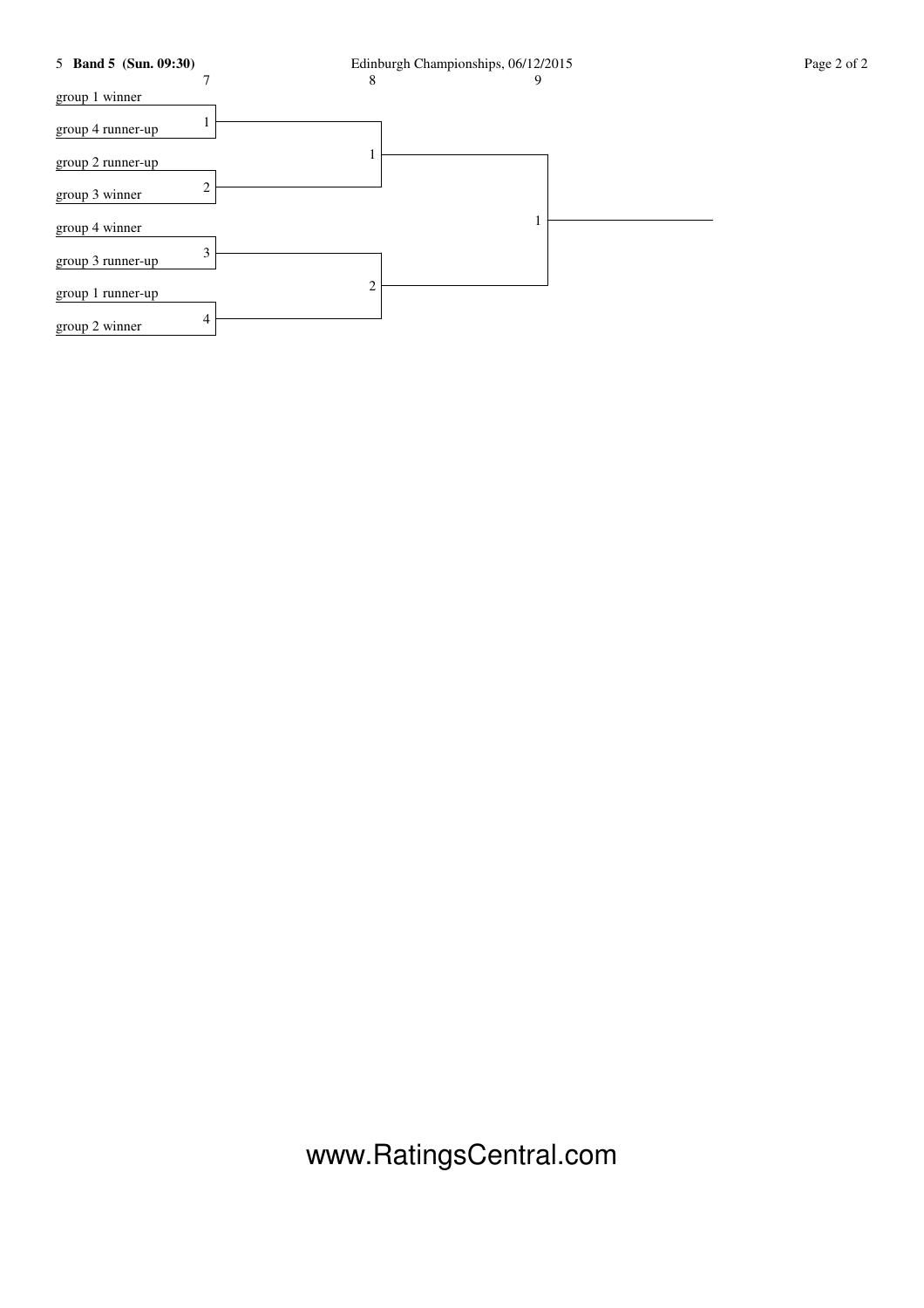| Group 1       |                                                  |  |  | W-L Place |
|---------------|--------------------------------------------------|--|--|-----------|
|               | Morrison, Calum (Murrayfield Memorial Club)      |  |  |           |
|               | $#1$ 1596 $\pm$ 39 (41)                          |  |  |           |
|               |                                                  |  |  |           |
|               | Wighton, Abby (Penicuik Table Tennis Club)       |  |  |           |
| $\mathcal{L}$ | $871\pm39$<br>(66)                               |  |  |           |
|               |                                                  |  |  |           |
|               | Hale, David (North Merchiston Table Tennis Club) |  |  |           |
| 3             | $530\pm37$<br>(18)                               |  |  |           |
|               |                                                  |  |  |           |
|               |                                                  |  |  |           |

| Group 2       |                                             |  |  | W-L Place |
|---------------|---------------------------------------------|--|--|-----------|
|               | Hannah, John (Murrayfield Memorial Club)    |  |  |           |
|               | $#2$ 1499 $\pm 42$ (19)                     |  |  |           |
|               | Robb, Hannah (Fife Table Tennis Club)       |  |  |           |
| $\mathcal{L}$ | $829 \pm 46$<br>(49)                        |  |  |           |
|               | Baldock, Lewis (Penicuik Table Tennis Club) |  |  |           |
|               | $270\pm59$<br>(4)                           |  |  |           |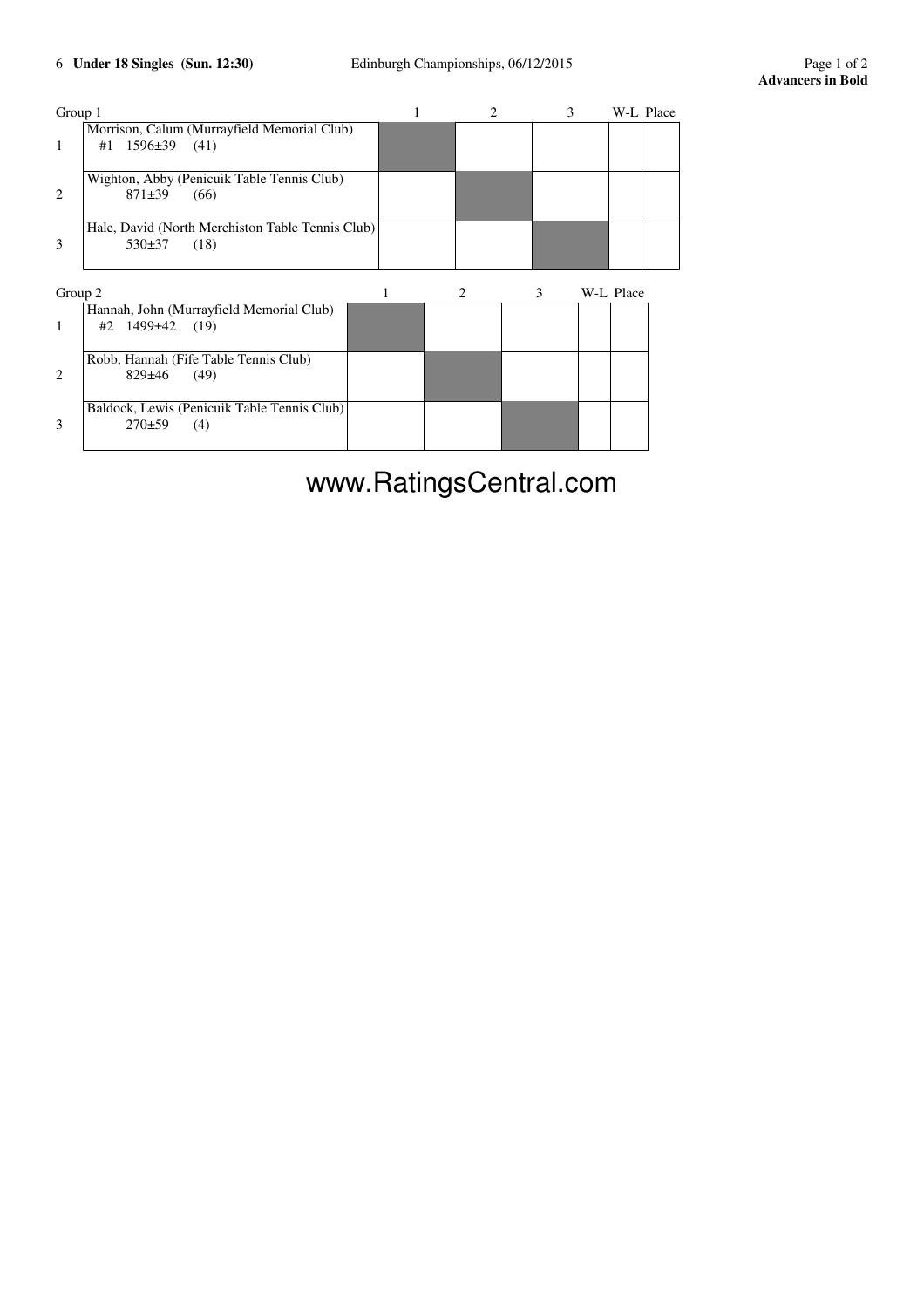9

group 1 winner

group 2 winner  $1$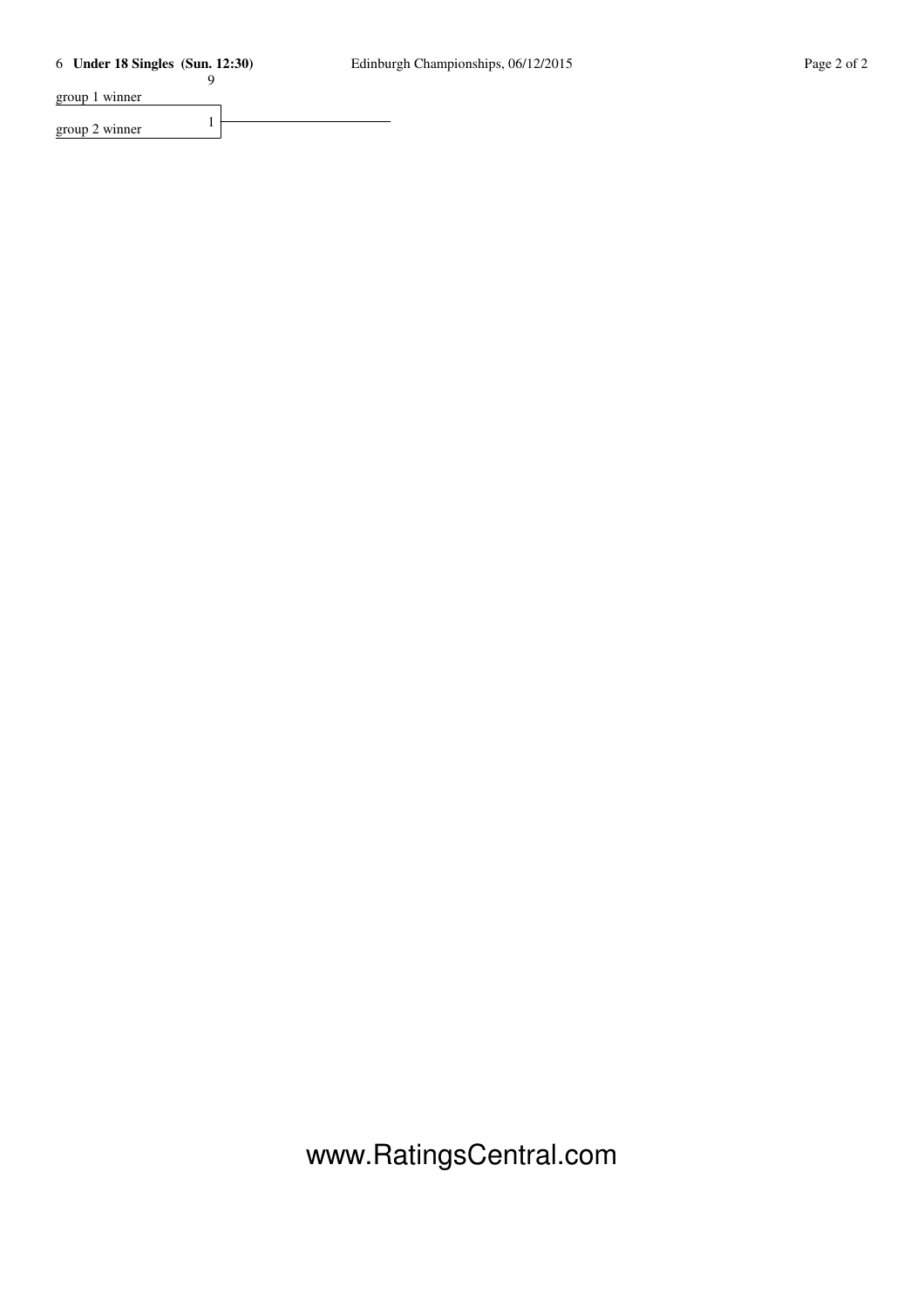| Group 1 |                                                                           |   |   | 2 | 3 | 4         | W-L Place |
|---------|---------------------------------------------------------------------------|---|---|---|---|-----------|-----------|
| 1       | Forrest, James (Murrayfield Memorial Club)<br>$#1$ 1226 $\pm$ 36 (16)     |   |   |   |   |           |           |
| 2       | Norbury, Amelia (North Merchiston Table Tennis Club)<br>#4 559±34<br>(46) |   |   |   |   |           |           |
| 3       | Sloan, Jamie (Murrayfield Memorial Club)<br>380±100<br>(53)               |   |   |   |   |           |           |
| 4       | Wilson, Tom (Haddington Table Tennis Club)<br>$122 + 75$<br>(71)          |   |   |   |   |           |           |
| Group 2 |                                                                           | 1 | 2 | 3 | 4 | W-L Place |           |
| 1       | Somerville, Jake (Murrayfield Memorial Club)<br>#2 911±39<br>(54)         |   |   |   |   |           |           |
| 2       | Robb, Hannah (Fife Table Tennis Club)<br>$829 \pm 46$<br>(49)<br>#3       |   |   |   |   |           |           |
| 3       | McLeod, Louis (Penicuik Table Tennis Club)<br>$324 \pm 42$<br>(39)        |   |   |   |   |           |           |
| 4       | McGowan, Max (Murrayfield Memorial Club)<br>$322 \pm 125$<br>(37)         |   |   |   |   |           |           |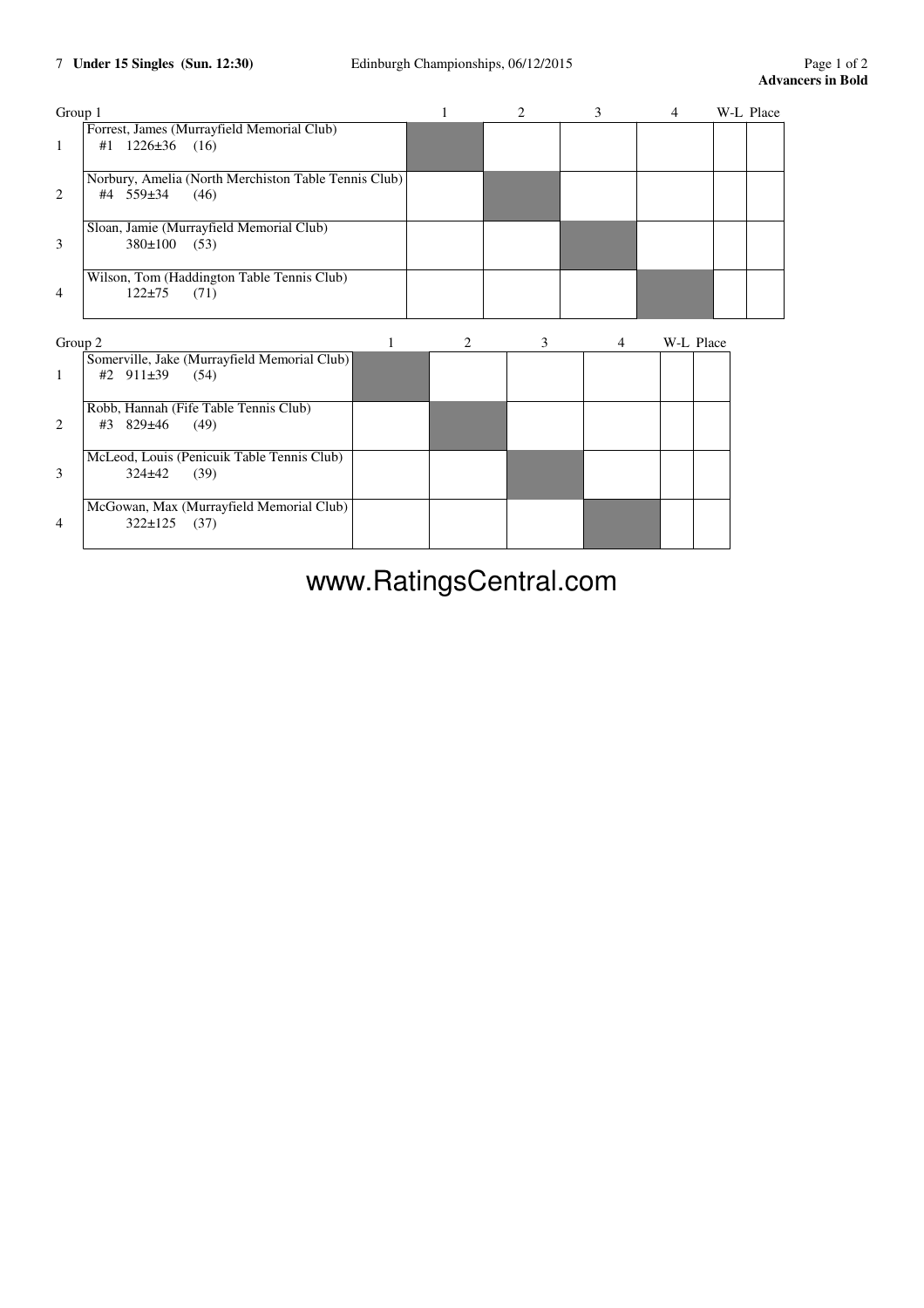## 7 **Under 15 Singles (Sun. 12:30)** Edinburgh Championships, 06/12/2015 Page 2 of 2

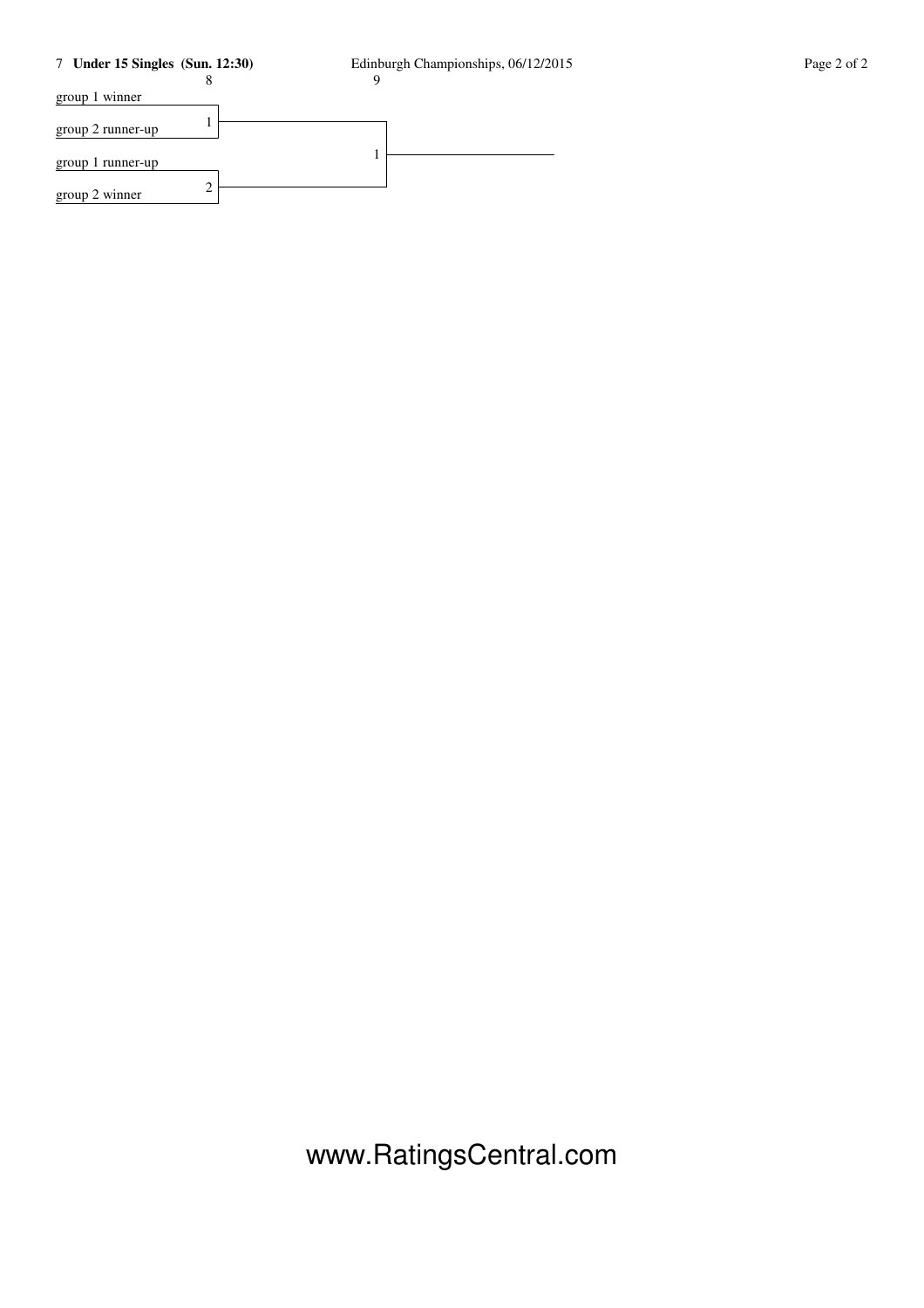|                | Hennessey, Luke (Penicuik Table Tennis Club)                                 |              |              |                |           |           | W-L Place |
|----------------|------------------------------------------------------------------------------|--------------|--------------|----------------|-----------|-----------|-----------|
| 1              | #1 560±38<br>(27)                                                            |              |              |                |           |           |           |
| 2              | Hawthorn, Harry (Murrayfield Memorial Club)<br>342±95<br>(21)                |              |              |                |           |           |           |
| 3              | Hayman, Elise (Haddington Table Tennis Club)<br>$244 + 78$<br>(22)           |              |              |                |           |           |           |
| $\overline{4}$ | Clark, Liam (Murrayfield Memorial Club)<br>$\Omega$<br>(12)                  |              |              |                |           |           |           |
| Group 2        |                                                                              |              | $\mathbf{1}$ | 2              | 3         | W-L Place |           |
| 1              | Norbury, Amelia (North Merchiston Table Tennis Club)<br>#2 559±34<br>(46)    |              |              |                |           |           |           |
| 2              | McGowan, Max (Murrayfield Memorial Club)<br>322±125<br>(37)                  |              |              |                |           |           |           |
| 3              | Maccagnano-Lugton, Luca (Haddington Table Tennis Club)<br>$121 + 95$<br>(33) |              |              |                |           |           |           |
| Group 3        |                                                                              | $\mathbf{1}$ | 2            | $\mathfrak{Z}$ | W-L Place |           |           |
| 1              | Hawthorn, Adam (Murrayfield Memorial Club)<br>#3 516±80<br>(20)              |              |              |                |           |           |           |
| 2              | Myatt, Louis (Penicuik Table Tennis Club)<br>$425 \pm 38$<br>(44)            |              |              |                |           |           |           |
| 3              | Tallaron, Luke (Murrayfield Memorial Club)<br>$242 + 63$<br>(61)             |              |              |                |           |           |           |
|                | Final Group (G0)<br>1                                                        | 2            | 3            | W-L Place      |           |           |           |
| $\mathbf{1}$   | group 1 winner                                                               |              |              |                |           |           |           |
| 2              | group 2 winner                                                               |              |              |                |           |           |           |
| 3              | group 3 winner                                                               |              |              |                |           |           |           |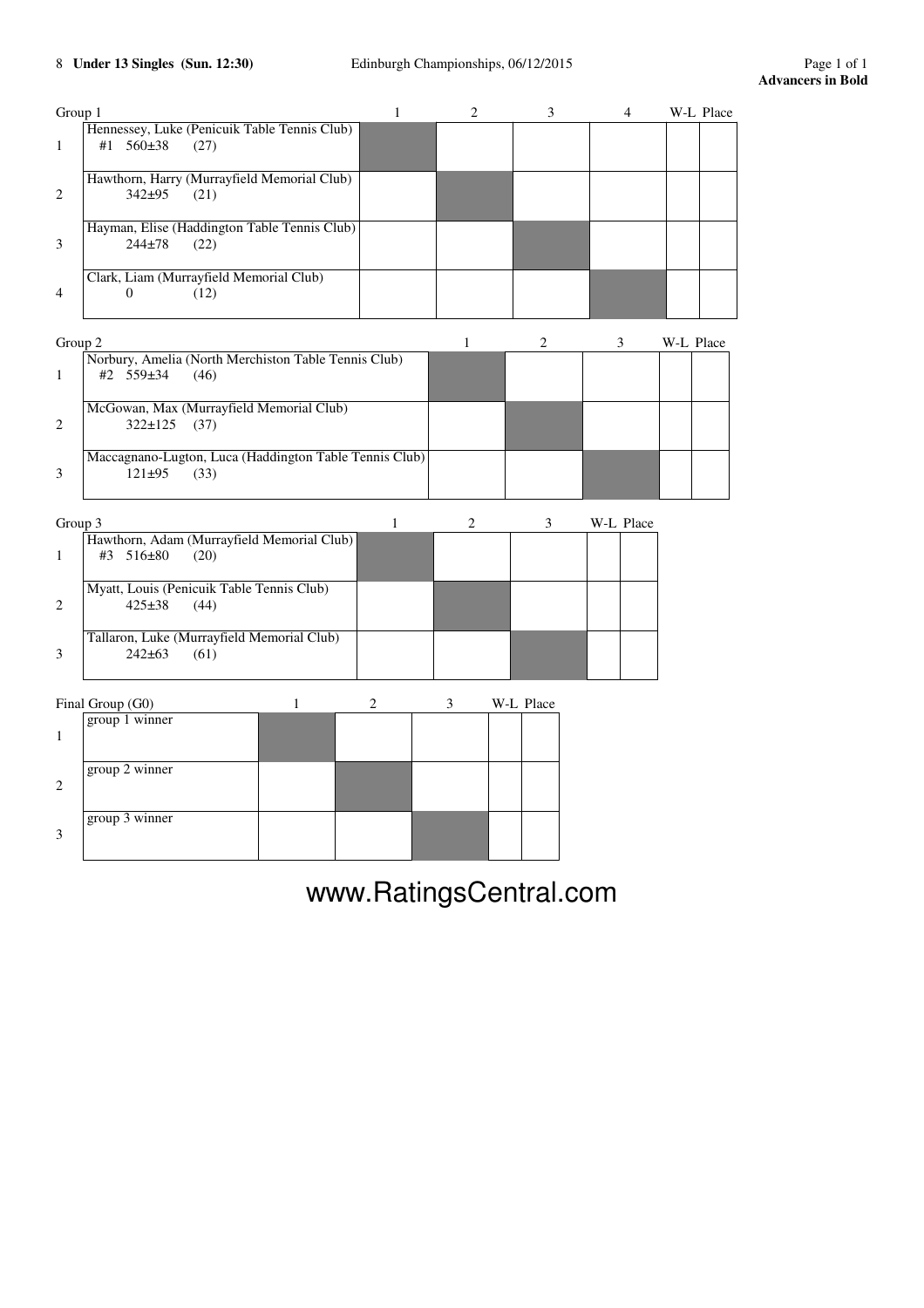|                | Only Group (G1)                                                             | $\overline{2}$ | $\mathbf{3}$ | $\overline{4}$ | 6 | 7 | W-L Place |
|----------------|-----------------------------------------------------------------------------|----------------|--------------|----------------|---|---|-----------|
| $\mathbf{1}$   | Hawthorn, Harry (Murrayfield Memorial Club)<br>#1 $342\pm95$<br>(21)        |                |              |                |   |   |           |
| 2              | Tallaron, Luke (Murrayfield Memorial Club)<br>#2 $242\pm63$<br>(61)         |                |              |                |   |   |           |
| 3              | McGowan, Charlie (Murrayfield Memorial Club)<br>$184 \pm 118$ (36)<br>#3    |                |              |                |   |   |           |
| $\overline{4}$ | Maccagnano-Lugton, Luca (Haddington Table Tennis Club)<br>#4 121±95<br>(33) |                |              |                |   |   |           |
| 5              | Hayman, David (Haddington Table Tennis Club)<br>$112\pm85$<br>(24)<br>#5    |                |              |                |   |   |           |
| 6              | Ferguson, Oscar (Murrayfield Memorial Club)<br>#6 $44\pm80$<br>(15)         |                |              |                |   |   |           |
| 7              | Clark, Aidan (Corstorphine TTC)<br>(9)<br>0                                 |                |              |                |   |   |           |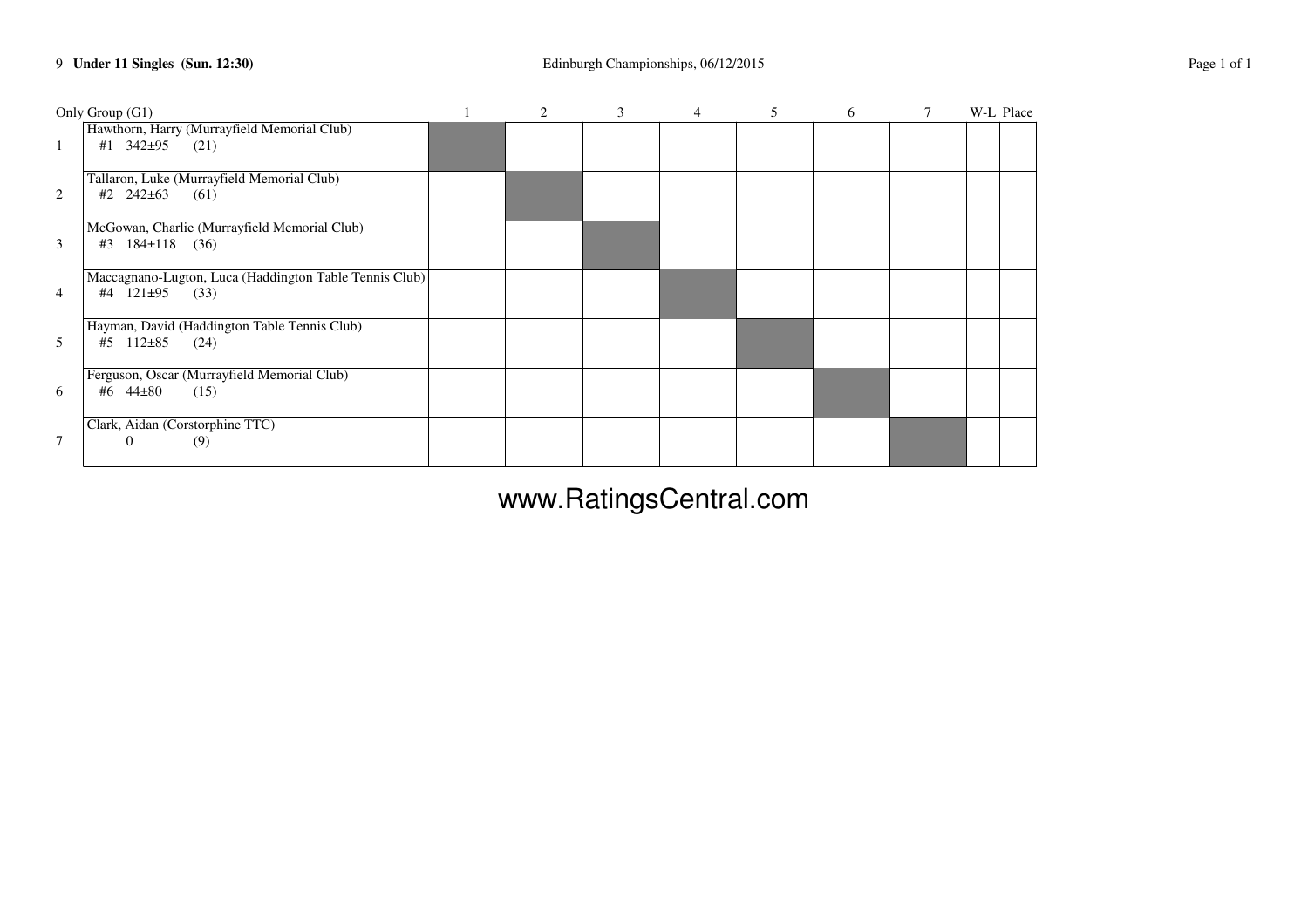| Group 1 |                                                               |   | $\mathbf{1}$   | 2             | 3         | W-L Place |
|---------|---------------------------------------------------------------|---|----------------|---------------|-----------|-----------|
|         | Szymczak, Dariusz (West Lothian Table Tennis Club)            |   |                |               |           |           |
| 1       | #1 1425±44<br>(60)                                            |   |                |               |           |           |
|         | Valaguruvan, Babu (Edinburgh International Table Tennis Club) |   |                |               |           |           |
| 2       | $1150+48$<br>(64)                                             |   |                |               |           |           |
|         |                                                               |   |                |               |           |           |
|         | Somerville, Lynn (Murrayfield Memorial Club)                  |   |                |               |           |           |
| 3       | 941±46<br>(55)                                                |   |                |               |           |           |
|         |                                                               |   |                |               |           |           |
| Group 2 | 1                                                             |   | 2              | 3             | W-L Place |           |
|         | McDonell, Greig (Penicuik Table Tennis Club)                  |   |                |               |           |           |
| 1       | #2 1314±42 (72)                                               |   |                |               |           |           |
|         |                                                               |   |                |               |           |           |
|         | Swan, Russell (West Lothian Table Tennis Club)                |   |                |               |           |           |
| 2       | $1118±54$ (59)                                                |   |                |               |           |           |
|         |                                                               |   |                |               |           |           |
|         | Clark, Colin (Murrayfield Memorial Club)                      |   |                |               |           |           |
| 3       | $1075 + 54$<br>(10)                                           |   |                |               |           |           |
|         |                                                               |   |                |               |           |           |
| Group 3 | $\mathbf{1}$                                                  |   | $\overline{c}$ | $\mathfrak 3$ | W-L Place |           |
|         | Stoodley, Stan (West Lothian Table Tennis Club)               |   |                |               |           |           |
| 1       | #3 1296±38<br>(58)                                            |   |                |               |           |           |
|         |                                                               |   |                |               |           |           |
|         | Wilson, Stuart (Murrayfield Memorial Club)                    |   |                |               |           |           |
| 2       | $1140±46$ (70)                                                |   |                |               |           |           |
|         |                                                               |   |                |               |           |           |
|         | Wighton, James (Penicuik Table Tennis Club)                   |   |                |               |           |           |
| 3       | 920±38<br>(67)                                                |   |                |               |           |           |
|         |                                                               |   |                |               |           |           |
|         |                                                               |   |                |               |           |           |
| Group 4 | Nisbet, Alan (Edinburgh Sports Club)                          | 1 | $\overline{c}$ | 3             | W-L Place |           |
| 1       | #4 1212±53 (45)                                               |   |                |               |           |           |
|         |                                                               |   |                |               |           |           |
|         | Mohammed, Amjad (West Lothian Table Tennis Club)              |   |                |               |           |           |
| 2       | $1082\pm38$ (40)                                              |   |                |               |           |           |
|         |                                                               |   |                |               |           |           |
|         | Clark, Jeff (Corstorphine TTC)                                |   |                |               |           |           |
| 3       | $1029 \pm 36$<br>(11)                                         |   |                |               |           |           |
|         |                                                               |   |                |               |           |           |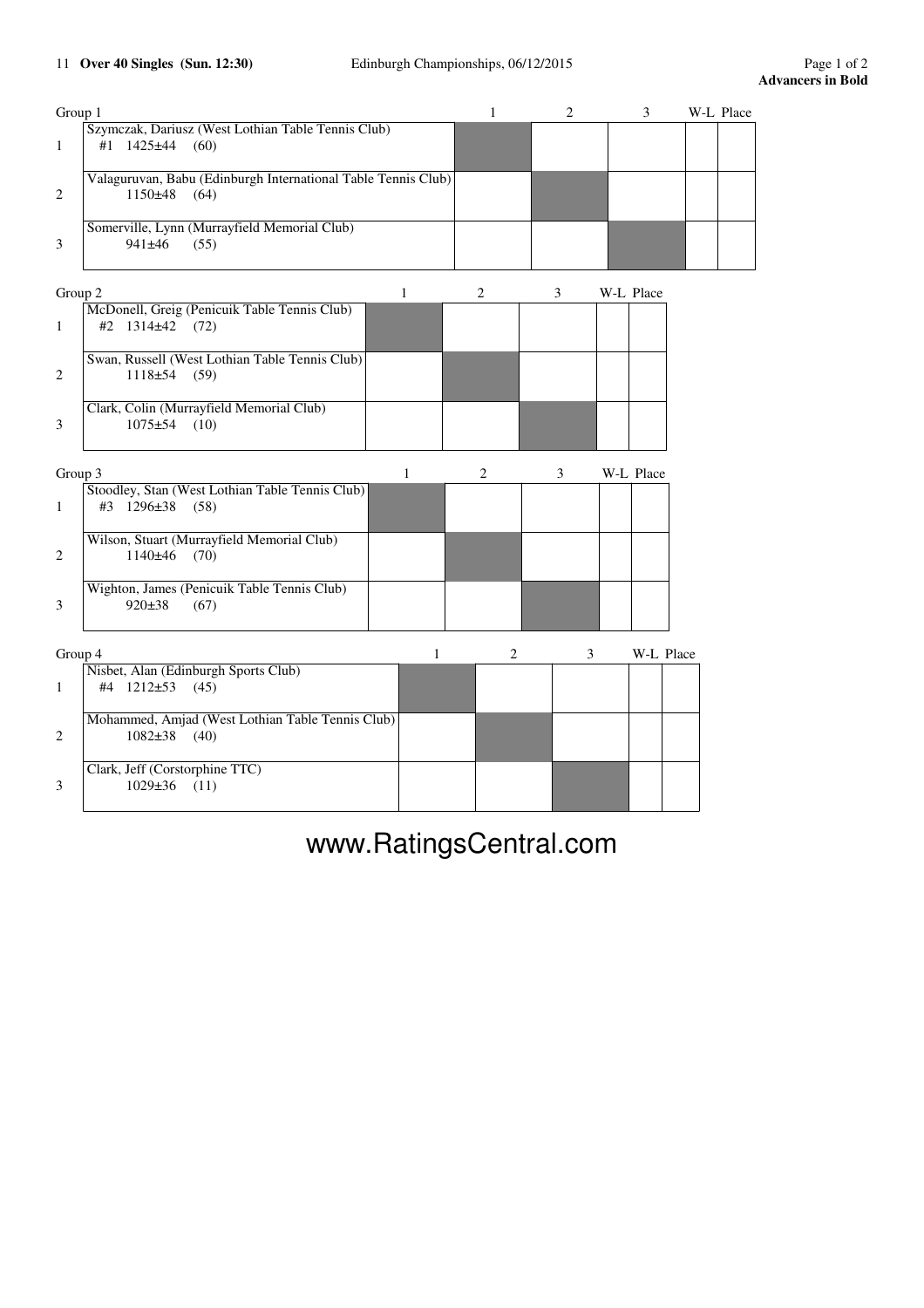## 11 **Over 40 Singles (Sun. 12:30)** Edinburgh Championships, 06/12/2015 Page 2 of 2

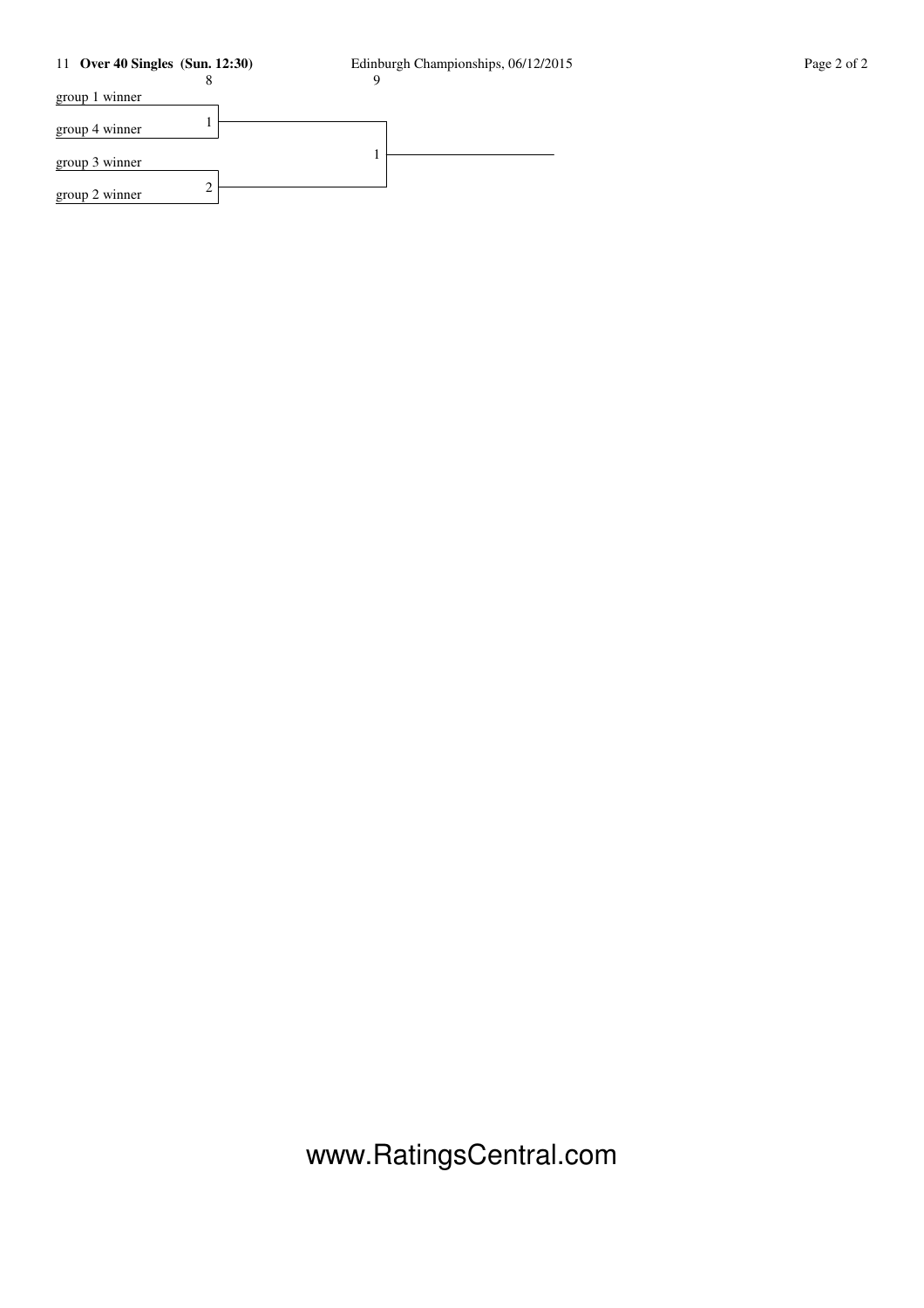## 12 **Under 900 Over 40 Singles (Sun. 12:30)** Edinburgh Championships, 06/12/2015 Page 1 of 1

| Group 1        |                                                                                          |  | 4 | W-L Place |
|----------------|------------------------------------------------------------------------------------------|--|---|-----------|
|                | Benjamin, Kenneth (Edinburgh International Table Tennis Club)<br>$893\pm33$<br>(5)<br>#1 |  |   |           |
| $\mathcal{L}$  | Wang, Hong Shan (Murrayfield Memorial Club)<br>703±45<br>(65)                            |  |   |           |
| 3              | Murie, Bruce (Haddington Table Tennis Club)<br>490±39<br>(43)                            |  |   |           |
| $\overline{4}$ | Aromolaran, Fela (Murrayfield Memorial Club)<br>(2)                                      |  |   |           |

| Group 2       |                                            |  |  | W-L Place |
|---------------|--------------------------------------------|--|--|-----------|
|               | Sterling, Bob (Murrayfield Memorial Club)  |  |  |           |
|               | #2 $809\pm37$<br>(57)                      |  |  |           |
|               | Easton, Alan (Corstorphine TTC)            |  |  |           |
| $\mathcal{L}$ | 688±37<br>(13)                             |  |  |           |
|               | Robertson, Ian (Murrayfield Memorial Club) |  |  |           |
| 3             | $594\pm41$<br>(50)                         |  |  |           |

| Group 3        |                                                               |  |  | W-L Place |
|----------------|---------------------------------------------------------------|--|--|-----------|
|                | Lo, Richard (Murrayfield Memorial Club)                       |  |  |           |
|                | #3 756±43<br>(32)                                             |  |  |           |
|                | Macdonald, Stuart (Edinburgh International Table Tennis Club) |  |  |           |
| $\mathcal{L}$  | $650+43$<br>(34)                                              |  |  |           |
|                | Hayman, Martin (Haddington Table Tennis Club)                 |  |  |           |
| 3              | $597+51$<br>(23)                                              |  |  |           |
|                | Petrie, Rachel (Penicuik Table Tennis Club)                   |  |  |           |
| $\overline{4}$ | $338\pm 68$<br>(48)                                           |  |  |           |

| Final Group (G0) |  | $W_{-1}$ | тасс |
|------------------|--|----------|------|
|                  |  |          |      |

|               | group 1 winner |  |  |  |
|---------------|----------------|--|--|--|
| $\mathcal{L}$ | group 2 winner |  |  |  |
| $\mathcal{R}$ | group 3 winner |  |  |  |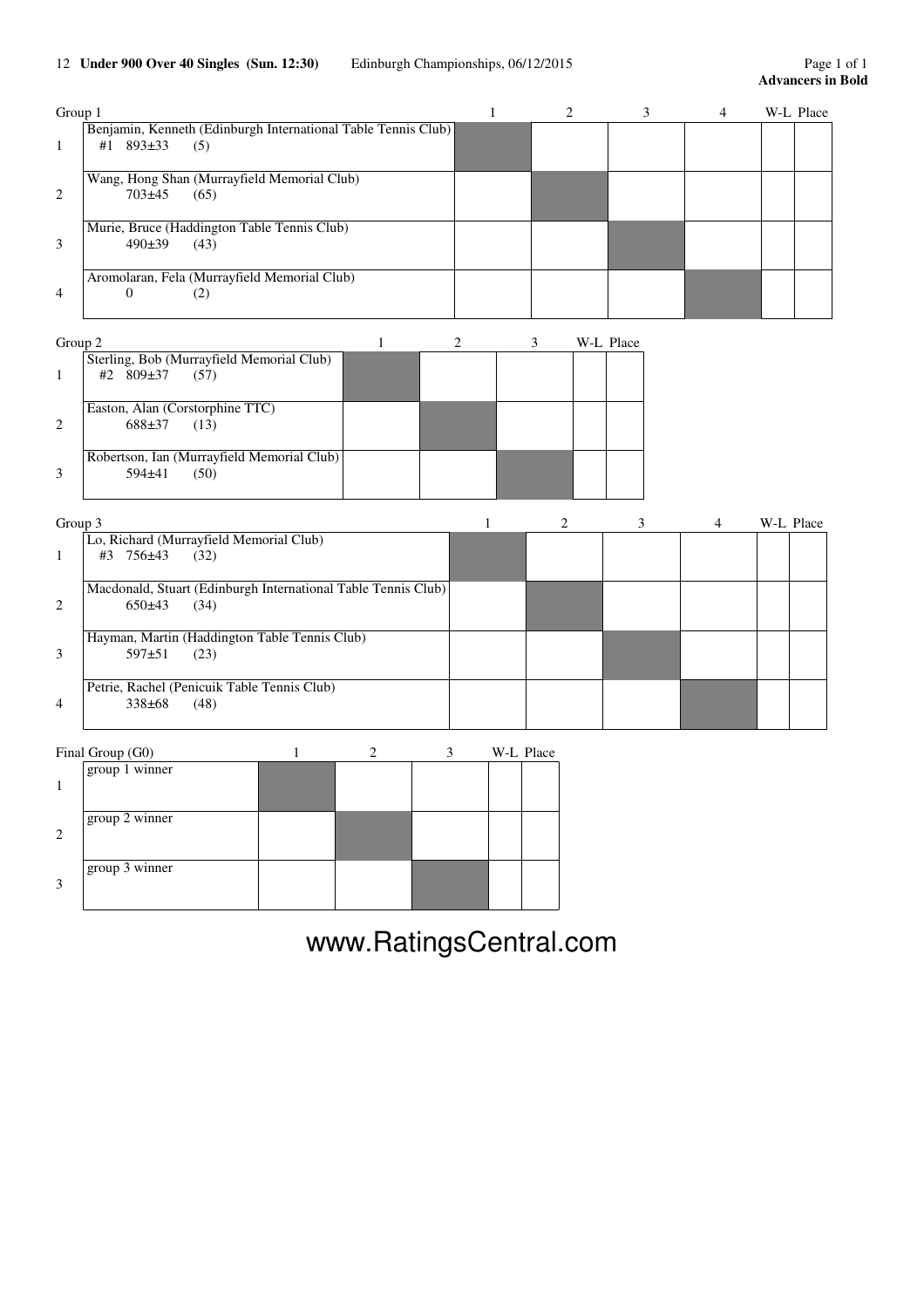## 13 **18-40 Open Singles (Sun. 12:30)** Edinburgh Championships, 06/12/2015 Page 1 of 2

| Group 1 |                                                                | $\mathbf{1}$ | 2 | 3              | W-L Place |           |
|---------|----------------------------------------------------------------|--------------|---|----------------|-----------|-----------|
|         | Ellis, Charlie (Murrayfield Memorial Club)                     |              |   |                |           |           |
| 1       | #1 1423±35<br>(14)                                             |              |   |                |           |           |
|         | Tran, Bach (Edinburgh University Table Tennis Club)            |              |   |                |           |           |
| 2       | $1154\pm 53$ (63)                                              |              |   |                |           |           |
|         |                                                                |              |   |                |           |           |
|         | Stephen, Calum (West Lothian Table Tennis Club)                |              |   |                |           |           |
| 3       | $1010\pm37$ (56)                                               |              |   |                |           |           |
|         |                                                                |              |   |                |           |           |
| Group 2 |                                                                |              | 1 | $\overline{c}$ | 3         | W-L Place |
|         | Johnston, Ian (Edinburgh University Table Tennis Club)         |              |   |                |           |           |
| 1       | #2 $1376 \pm 36$ (28)                                          |              |   |                |           |           |
|         | Henderson, Struan (Edinburgh International Table Tennis Club)  |              |   |                |           |           |
| 2       | $1074 + 44$<br>(26)                                            |              |   |                |           |           |
|         |                                                                |              |   |                |           |           |
|         | Campbell, Rowan (Murrayfield Memorial Club)                    |              |   |                |           |           |
| 3       | $1045 + 41$<br>(7)                                             |              |   |                |           |           |
|         |                                                                |              |   |                |           |           |
| Group 3 |                                                                |              | 1 | 2              | 3         | W-L Place |
|         | Kaska, Lukasz (West Lothian Table Tennis Club)                 |              |   |                |           |           |
| 1       | #3 1346±45 (29)                                                |              |   |                |           |           |
|         |                                                                |              |   |                |           |           |
|         | Tallaron, Richard (Murrayfield Memorial Club)                  |              |   |                |           |           |
| 2       | $1175 + 48$<br>(62)                                            |              |   |                |           |           |
|         |                                                                |              |   |                |           |           |
|         | Sathasivam, Arunn (Edinburgh University Table Tennis Club)     |              |   |                |           |           |
| 3       | $917 + 77$<br>(52)                                             |              |   |                |           |           |
|         |                                                                |              |   |                |           |           |
| Group 4 |                                                                |              | 1 | $\overline{c}$ | 3         | W-L Place |
|         | Robertson, Matthew (Edinburgh International Table Tennis Club) |              |   |                |           |           |
| 1       | #4 1328±41<br>(51)                                             |              |   |                |           |           |
|         |                                                                |              |   |                |           |           |
|         | Williams, Grant (Murrayfield Memorial Club)                    |              |   |                |           |           |
| 2       | 1283±38<br>(68)                                                |              |   |                |           |           |
|         |                                                                |              |   |                |           |           |
|         |                                                                |              |   |                |           |           |
|         | McIntyre, Gary (Murrayfield Memorial Club)                     |              |   |                |           |           |
| 3       | $962 + 50$<br>(38)                                             |              |   |                |           |           |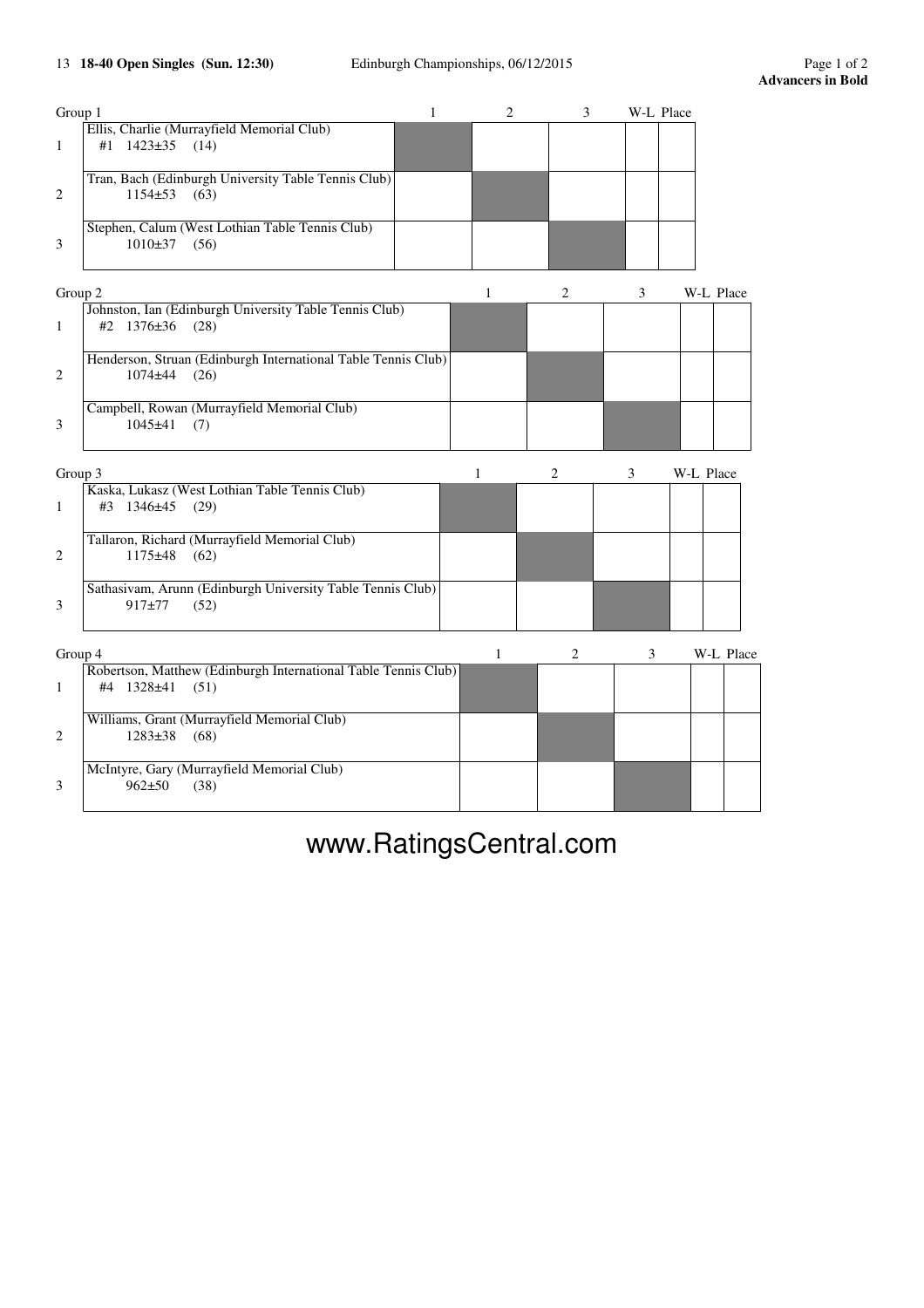## 13 **18-40 Open Singles (Sun. 12:30)** Edinburgh Championships, 06/12/2015 Page 2 of 2

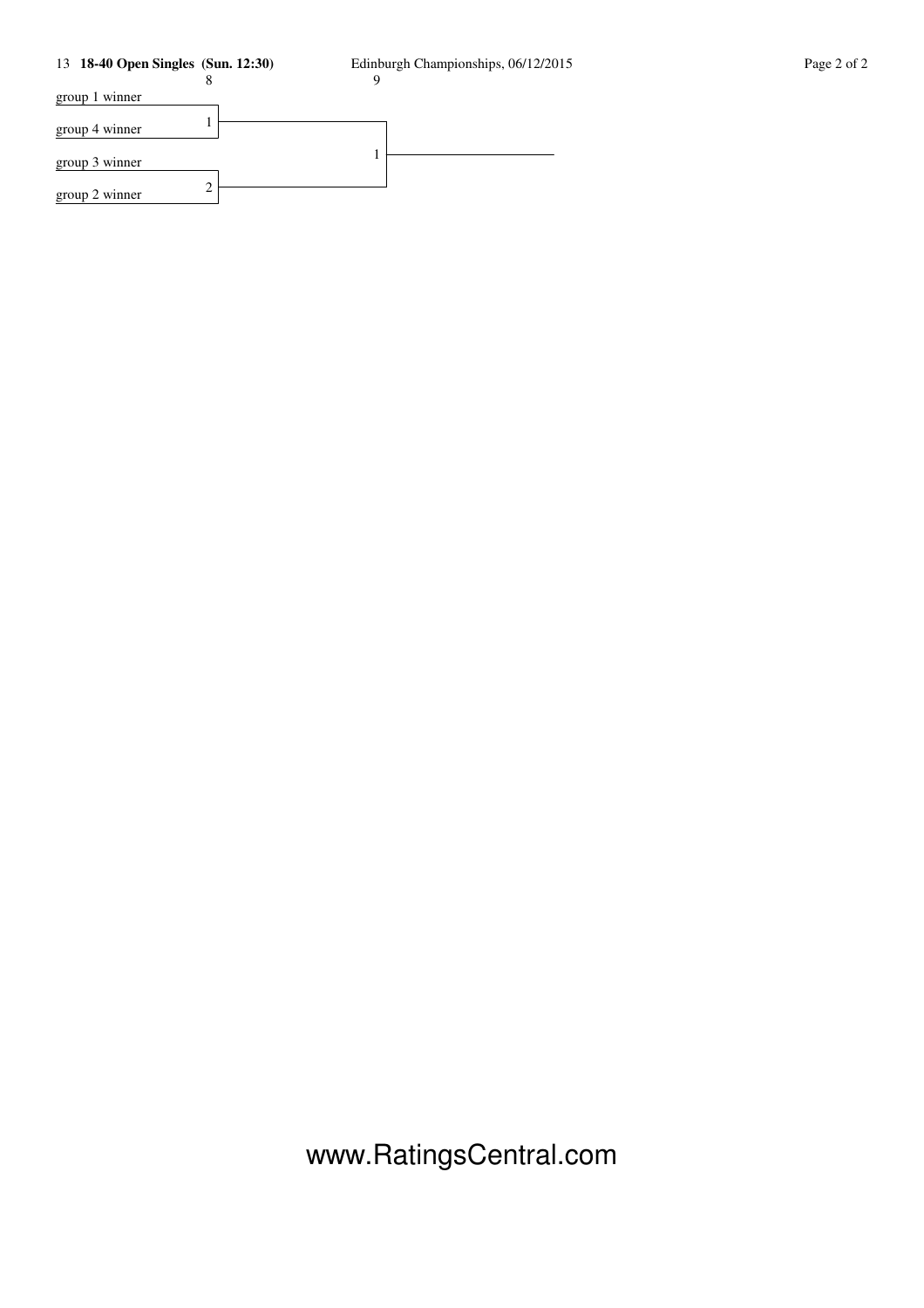## 14 **18-40 Singles Band 2 (Sun. 12:30)** Edinburgh Championships, 06/12/2015 Page 1 of 1

| Group 1      |                                                                               | 1 |              | $\overline{2}$ | 3 |   | W-L Place |           |           |  |
|--------------|-------------------------------------------------------------------------------|---|--------------|----------------|---|---|-----------|-----------|-----------|--|
| $\mathbf{1}$ | Pawlik, Szymon (West Lothian Table Tennis Club)<br>#1 812±39<br>(47)          |   |              |                |   |   |           |           |           |  |
| 2            | Gaspar, Samuel (Murrayfield Memorial Club)<br>783±41<br>(17)                  |   |              |                |   |   |           |           |           |  |
| 3            | Kwok, John (Edinburgh University Table Tennis Club)<br>$522 + 40$<br>(30)     |   |              |                |   |   |           |           |           |  |
| Group 2      |                                                                               |   | 1            | 2              |   | 3 |           | W-L Place |           |  |
| $\mathbf{1}$ | Ahmed, Mohammad (Edinburgh University Table Tennis Club)<br>#2 811±43<br>(1)  |   |              |                |   |   |           |           |           |  |
| 2            | Au, Chun Hei (Edinburgh University Table Tennis Club)<br>$803 \pm 70$<br>(25) |   |              |                |   |   |           |           |           |  |
| 3            | Avouris, Evripidis (Edinburgh University Table Tennis Club)<br>754±66<br>(3)  |   |              |                |   |   |           |           |           |  |
| Group 3      |                                                                               |   | $\mathbf{1}$ | $\overline{c}$ |   | 3 |           | 4         | W-L Place |  |
| $\mathbf{1}$ | Laszkiewicz, Krzysztof (Penicuik Table Tennis Club)<br>#3 805±39<br>(31)      |   |              |                |   |   |           |           |           |  |
| 2            | Muir, Graham (Murrayfield Memorial Club)<br>766±36<br>(42)                    |   |              |                |   |   |           |           |           |  |
| 3            | Campos Folgado, Raul (North Merchiston Table Tennis Club)<br>585±70<br>(8)    |   |              |                |   |   |           |           |           |  |
| 4            | Burkhard, Jonas (Edinburgh University Table Tennis Club)<br>$424 + 46$<br>(6) |   |              |                |   |   |           |           |           |  |
|              | Final Group (G0)<br>1<br>2                                                    | 3 |              | W-L Place      |   |   |           |           |           |  |
| 1            | group 1 winner                                                                |   |              |                |   |   |           |           |           |  |

|   | group 2 winner |  |  |  |
|---|----------------|--|--|--|
| っ |                |  |  |  |
|   | group 3 winner |  |  |  |
| 3 |                |  |  |  |